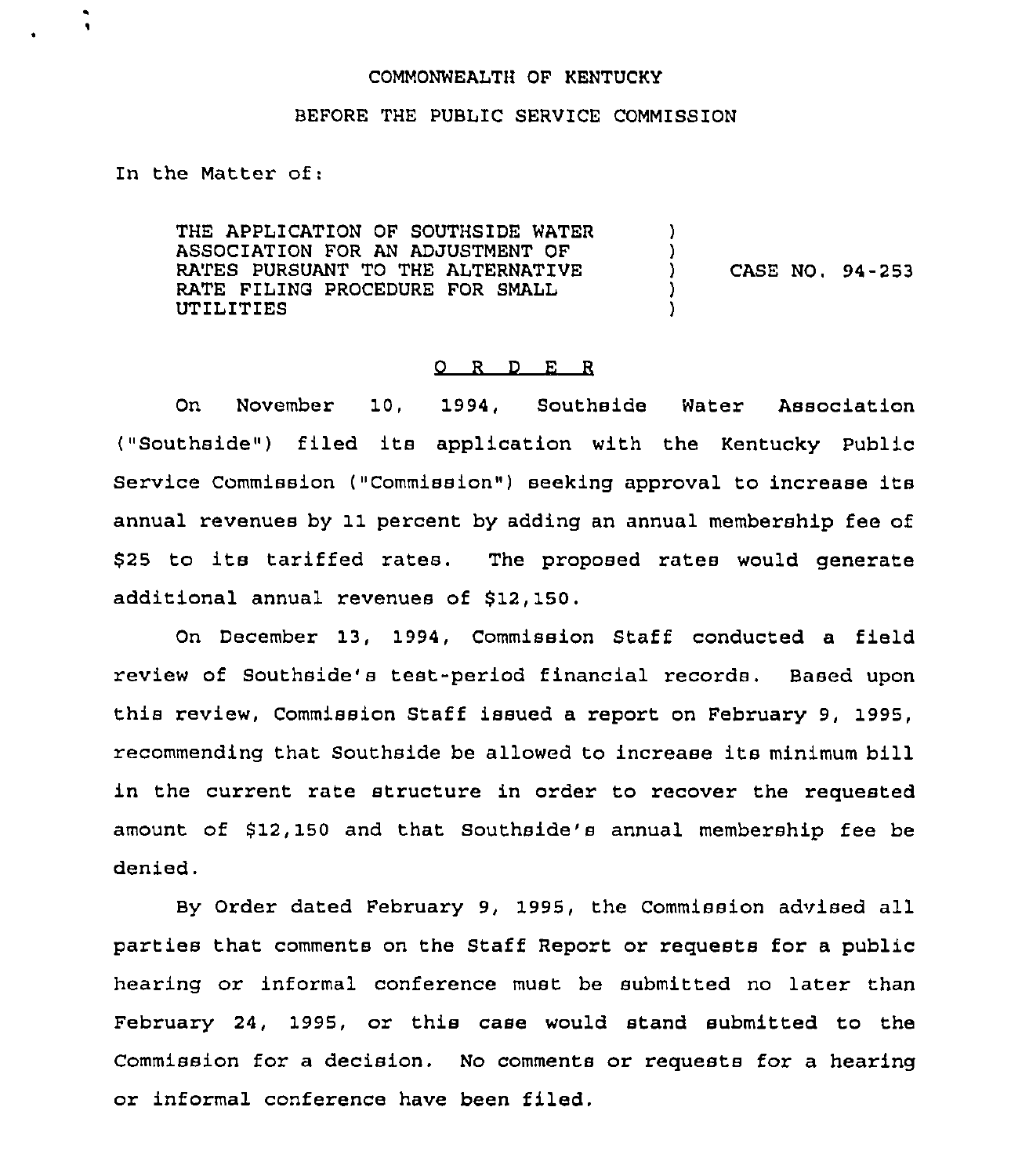The Commission, after consideration of the evidence of record and being sufficiently advised, finds that:

1. The recommendations and findings contained in the staff Report are supported by the evidence of record, are reasonable, and are hereby adopted as the findings of the Commission in this proceeding and are incorporated by reference as if fully set out herein.

2. The rates in Appendix A, which is attached hereto and incorporated herein, are the fair, fust, and reasonable rates for Southside and will produce gross annual water revenues from rates of \$151,033. These rates will allow Southside sufficient revenues to meet its operating expenses.

IT IS THEREFORE ORDERED that:

1. The annual membership fee proposed by Southside is hereby denied.

2, The rates contained in Appendix <sup>A</sup> are approved for service rendered by Southside on and after the date of this Order.

3. Within 30 days of the date of this Order, Southside shall file with the Commission its revised tariff setting out the rates approved herein in conformance with 807 KAR 8:011.

Done at Frankfort, Kentucky, this 15th day of March, 1995.

PUBLIC SERVICE COMMISSION <u>le le</u> Chairman  $\overline{\text{V}}$ ice Chairma

Breathth

ATTEST:

Executive Director Commiksioner